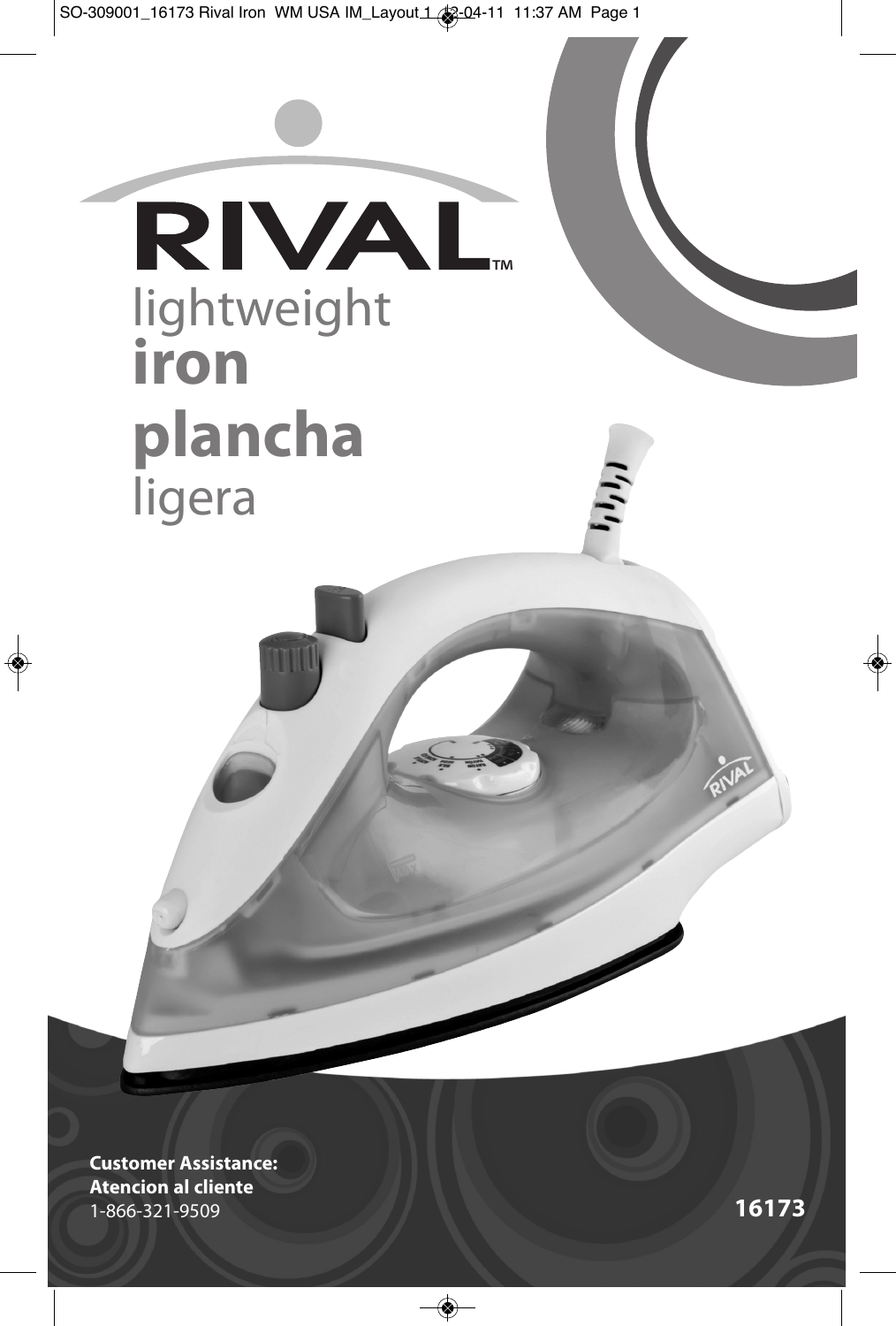# **IMPORTANT SAFETY INSTRUCTIONS**

**When using electrical appliances, basic safety precautions should always be followed including the following:**

### 1. **READ ALL INSTRUCTIONS BEFORE USING APPLIANCE.**

- 2. Close supervision is necessary when appliance is used near children. Keep the Iron out of the reach of children and pets.
- 3. This appliance is not for use by children.
- 4. Do not operate any appliance if the cord is damaged. Do not use this appliance if the unit malfunctions, if it is dropped or has been damaged in any manner. In order to avoid the risk of an electric shock, never try to repair the Iron yourself. Bring it to a qualified technician for examination, repair or electrical or mechanical adjustment. An incorrect reassembly could present a risk of electric shock when the Iron is used
- 5. To protect against a risk of electric shock, do not immerse the Iron in water or other liquid. See Care & Cleaning Instructions.
- 6. Do not use outdoors or while standing in a damp area.
- 7. Use Iron only for its intended use.
- 8. Always turn the temperature control/fabric selector dial to MIN before plugging it into or unplugging it from the electrical outlet. To disconnect, pull directly on the plug; do not pull on the power cord.
- 9. Do not allow cord to touch hot surfaces.
- 10. Allow Iron to cool completely before storing.
- 11. Always unplug Iron from electrical outlet when filling with water or emptying, when not in use and before cleaning.
- 12. Do not leave Iron unattended while hot or connected or on an ironing board.
- 13. Position Iron carefully on ironing board to avoid it from being knocked over.
- 14. Do not touch hot metal parts, hot water, or steam released from the Iron, as contact may cause burns. Use caution when turning a steam iron upside down, as there may be hot water in the water tank.
- 15. Do not plug/unplug the product into/from an electrical outlet with a wet hand.
- 16. CAUTION! To reduce the risk of personal injury, this product is intended solely for non-commercial, non-industrial, household use in the dry or steam pressing of garments and fabrics. Do not use the product outdoors or for any other purpose than intended.

# **SPECIAL INSTRUCTIONS**

- 1. This is a high wattage appliance. To avoid a circuit overload, do not operate another high wattage appliance on the same circuit.
- 2. Care should be taken to arrange the cord so that it cannot be pulled or tripped over.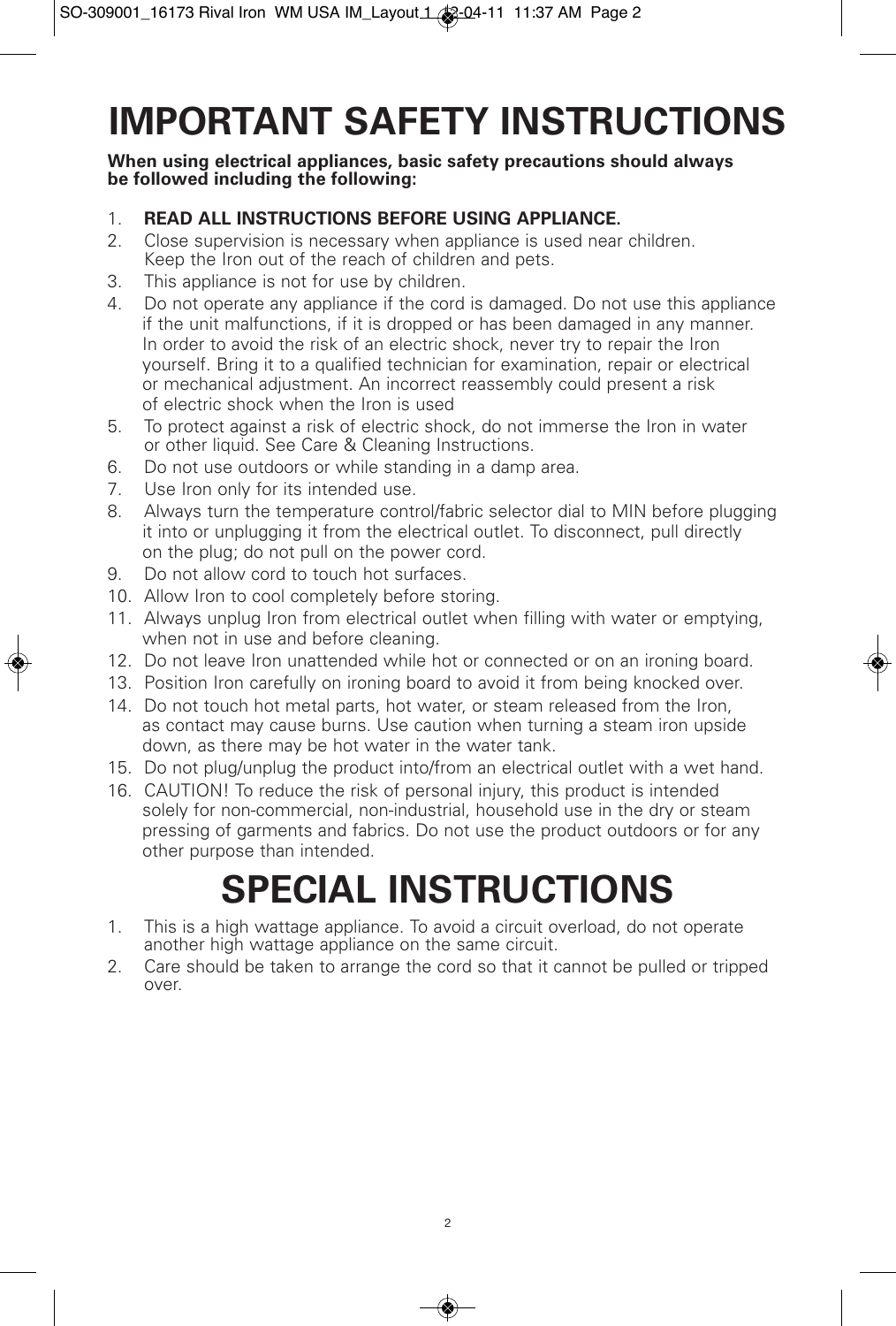### **ADDITIONAL IMPORTANT SAFETY INSTRUCTIONS**

**CAUTION HOT SURFACES: This appliance generates heat and escaping steam during use. Proper precautions must be taken to prevent the risk of burns, fires or other injury to persons or damage to property.**

- 1. All users of this appliance must read and understand this Instruction Manual before operating or cleaning this appliance.
- 2. The cord to this Iron should be plugged into a 120V AC electrical outlet only.
- 3. If this appliance begins to malfunction during use, immediately unplug the cord. Do not use or attempt to repair the malfunctioning appliance.
- 4. Do not leave Iron unattended during use.

### **NOTES ON THE PLUG**

This appliance has a polarized plug (one blade is wider than the other). To reduce the risk of electric shock, this plug will fit in a polarized outlet only one way. If the plug does not fit fully into the outlet, reverse the plug. If it still does not fit, contact <sup>a</sup> qualified electrician. Do not modify the plug in any way.

### **NOTES ON THE CORD**

If an extension cord is absolutely necessary, a 3 x 16 AWG cord should be used.<br>Cords rated for less amperage may overheat.

### **ELECTRIC POWER**

If the electrical circuit is overloaded with other appliances, your appliance may not operate properly. It should be operated on a separate electrical circuit from other appliances.

# **FOR HOUSEHOLD USE ONLY SAVE THESE INSTRUCTIONS**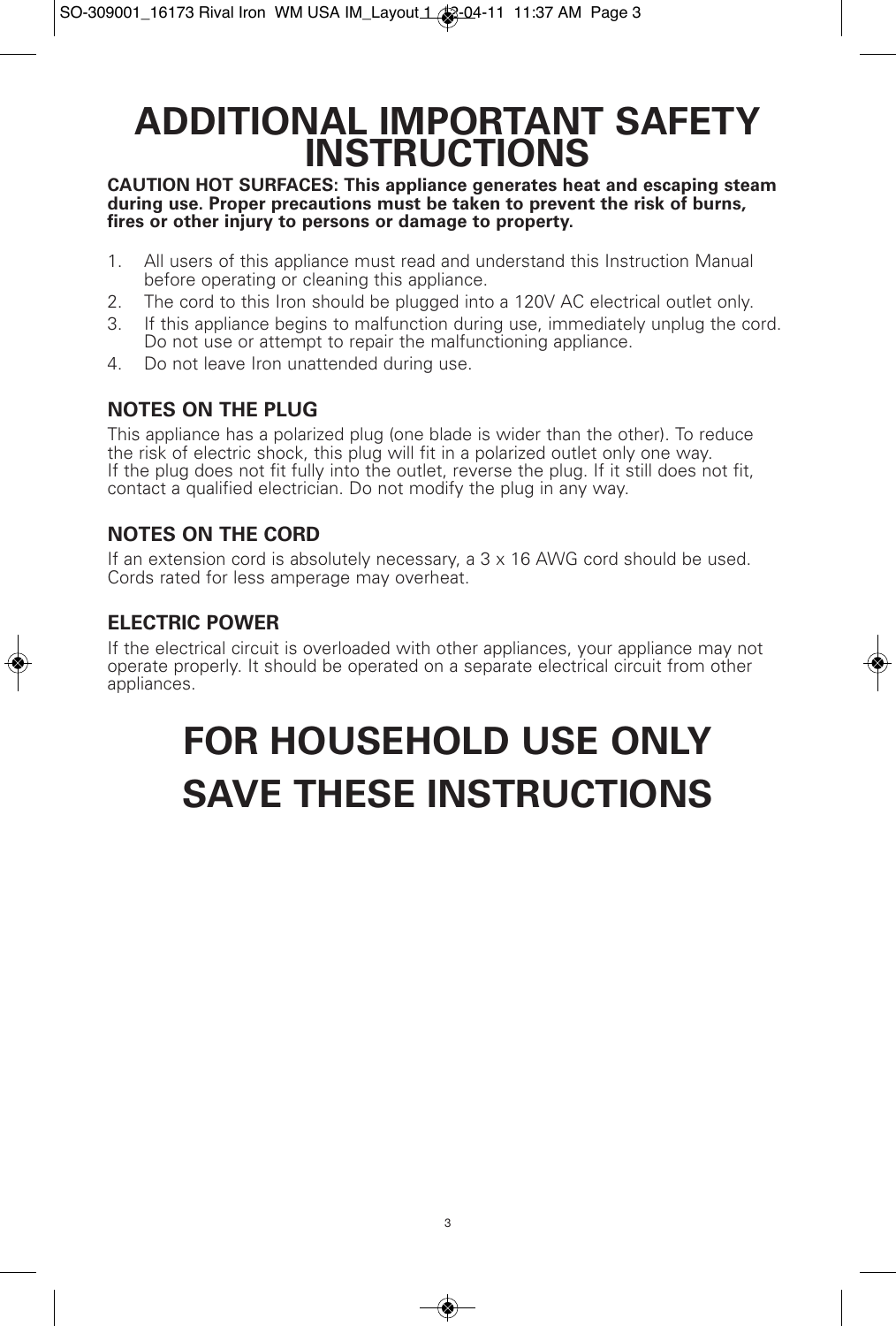### **GETTING TO KNOW YOUR LIGHTWEIGHT IRON**

PRODUCT MAY VARY SLIGHTLY FROM ILLUSTRATIONS.



### **BEFORE USING FOR THE FIRST TIME**

- 1. Remove any adhesive stickers that may be attached to the soleplate. Any residual adhesives can be removed by rubbing gently with a soft, water-dampened cloth.
- 2. New irons commonly release some light smoke or vapors when used for the first few times. This light smoke is due to the initial heating of the materials used in the manufacturing of the product. The release of this light smoke is normal and does not indicate a fault in the product.
- 3. Residual moisture may also be present in the water tank. This is normal.

### **OPERATING INSTRUCTIONS**

- 1. Always check garment labels for garment symbols suggesting that a fabric should or should not be ironed. Always follow the temperature and steam settings recommended by the fabric manufacturer.
- 2. Turn the steam control dial to the desired position. See Dry Pressing and Steam Pressing sections following for detailed operating instructions.
- 3. Turn the temperature control/fabric selector dial to the desired temperature/fabric setting: high temperature for cotton-linen, medium temperature for wool, and low temperature for rayon, silk and acrylics. (See Figure 3a.)
- 4. To prevent damage to garments from the use of too hot an Iron, it is best to first iron garments that require low temperature. If you should need to adjust from a high setting to a lower temperature, for example 3 (•••) to 1 (•), allow the Iron about 5 minutes to reach the lower temperature.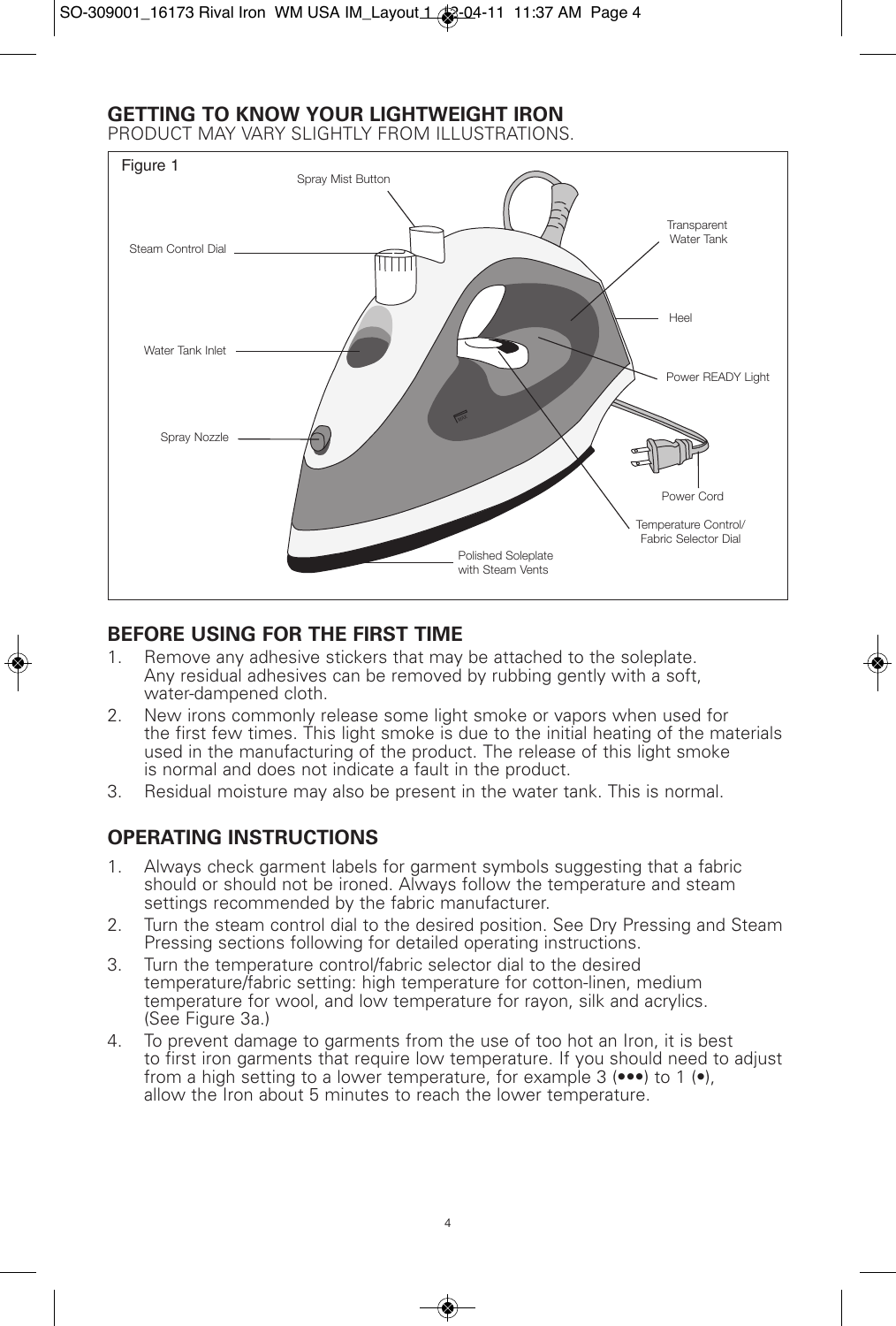- 5. If you are unsure of a garment's fabric content, start on a low setting and test the Iron on an area of the garment that does not show, such as a seam. Gradually increase the heat setting until wrinkles remove without damaging the fabric.
- 6. To prevent shine, iron dark garments or those made of silk, acetate or rayon, inside out.

**IMPORTANT!** To protect the soleplate from scratching, avoid ironing over snaps, zippers, metal buttons, etc. Cover these objects with a pressing cloth (not included) before ironing.

### **FILLING THE WATER TANK**

**WARNING:** Make sure the Iron is completely cool and unplugged before adding water to the water tank.

- 1. Before adding water to the tank, always check the garment label of the item to be ironed for care instructions. Some fabrics may be damaged when exposed to steam or water, and should be pressed dry, with an empty tank.
- 2. Turn the steam control dial to NO STEAM. (See Figure 2.)



3. Turn the temperature control/fabric selector dial to MIN. (See Figure 3a.)



4. Use a spouted cup to pour water into the water tank inlet until the water level reaches the MAX water level mark on the transparent water tank. (See Figure 4.)



**IMPORTANT! Use tap water only.** Distilled water may cause the iron to spit or leak.

**Exception:** If tap water is very hard, use a mixture of  $\frac{1}{2}$  tap water and  $\overline{k}$  distilled water.

**CAUTION:** Do not fill the water tank above the MAX water level mark.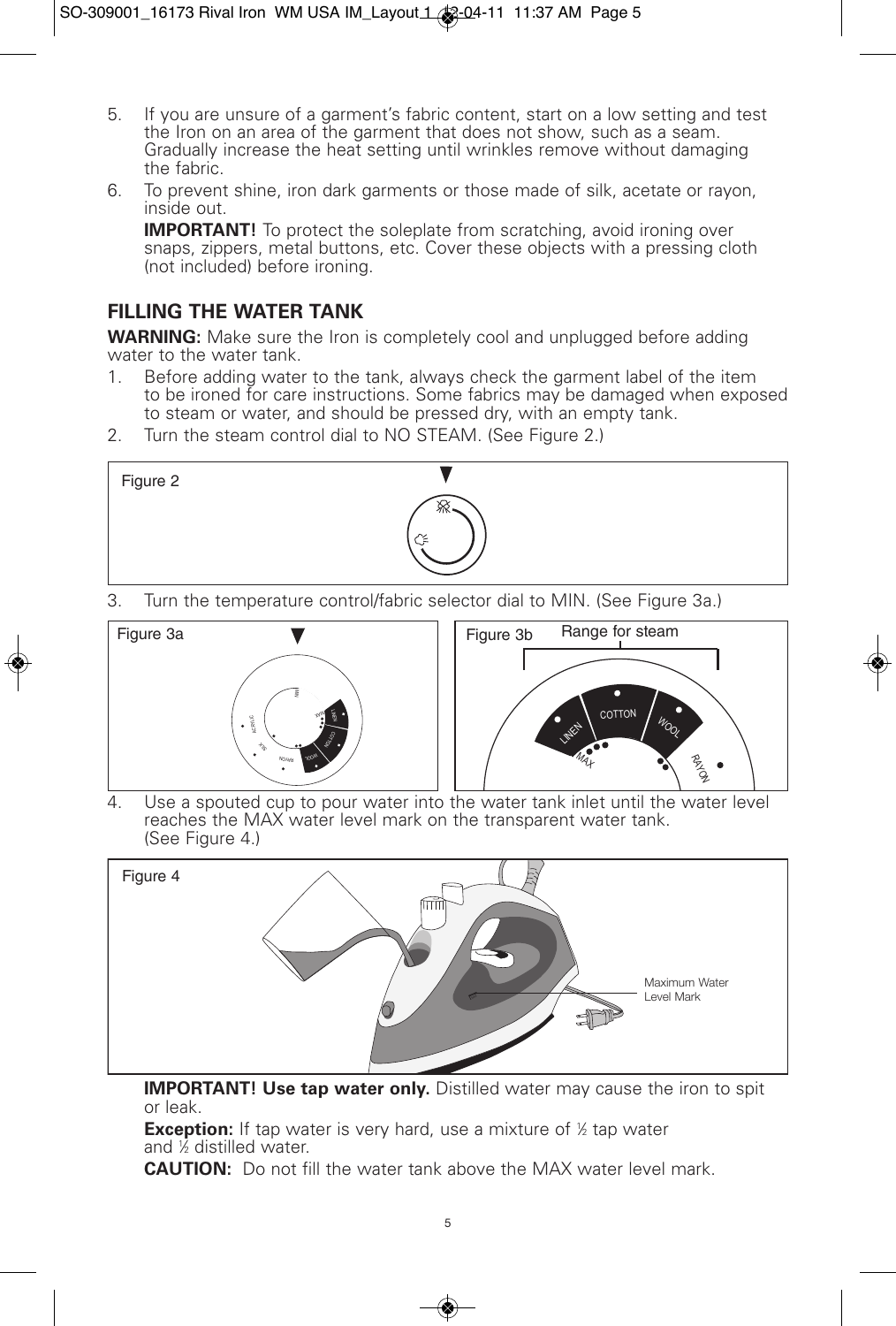### **DRY PRESSING**

- 1. The Iron can be used on the NO STEAM (dry) setting with or without water in the tank, however, it is best to avoid having the tank too full of water while dry ironing.
- Turn the steam control dial to NO STEAM. (See Figure 5.)



- 3. Turn the temperature control/fabric selector dial to MIN. (See Figure 3a.)
- 4. Stand the Iron on its heel in an upright position on a flat, level, stable, heat-resistant surface.
- 5. Plug the power-supply cord into a 120V AC electrical outlet.
- 6. Turn the temperature control/fabric selector dial to the desired setting. (See Figure 3a.) The power READY light will turn off when the Iron has reached the desired temperature.

**NOTE:** During use, the power READY light will cycle on and off as the Iron maintains the proper temperature.

**CAUTION HOT SURFACES:** Avoid coming in contact with escaping steam. **CAUTION:** Never leave the Iron unattended.

- 7. When ironing is finished, turn the temperature control/fabric selector dial to MIN. (See Figure 3a.)
- 8. Unplug the Iron from the electrical outlet.

### **STEAM PRESSING**

- 1. Stand the Iron on its heel in an upright position on a flat, level, stable, heat-resistant surface.
- 2. Turn the temperature control/fabric selector dial to MIN. (See Figure 3a.)
- 3. Plug the power-supply cord into a 120V AC electrical outlet.
- 4. Turn the temperature control/fabric selector dial to the desired setting within the black steam range (See Figure 3b.). The power READY light will illuminate.
- 5. The power READY light will turn off when the Iron has reached the desired temperature.

**NOTE:** During use, the power READY light will cycle on and off as the Iron maintains the proper temperature.

**CAUTION HOT SURFACES:** Avoid coming in contact with escaping steam. **CAUTION:** Never leave the Iron unattended.

6. Turn the steam control dial to STEAM. (See Figure 6.)



- 7. When ironing is finished, turn the steam control dial to NO STEAM then turn the temperature control/fabric selector dial to MIN. (See Figure 3a.)
- 8. Unplug the Iron from the electrical outlet. **IMPORTANT**: The water tank should be emptied after each use.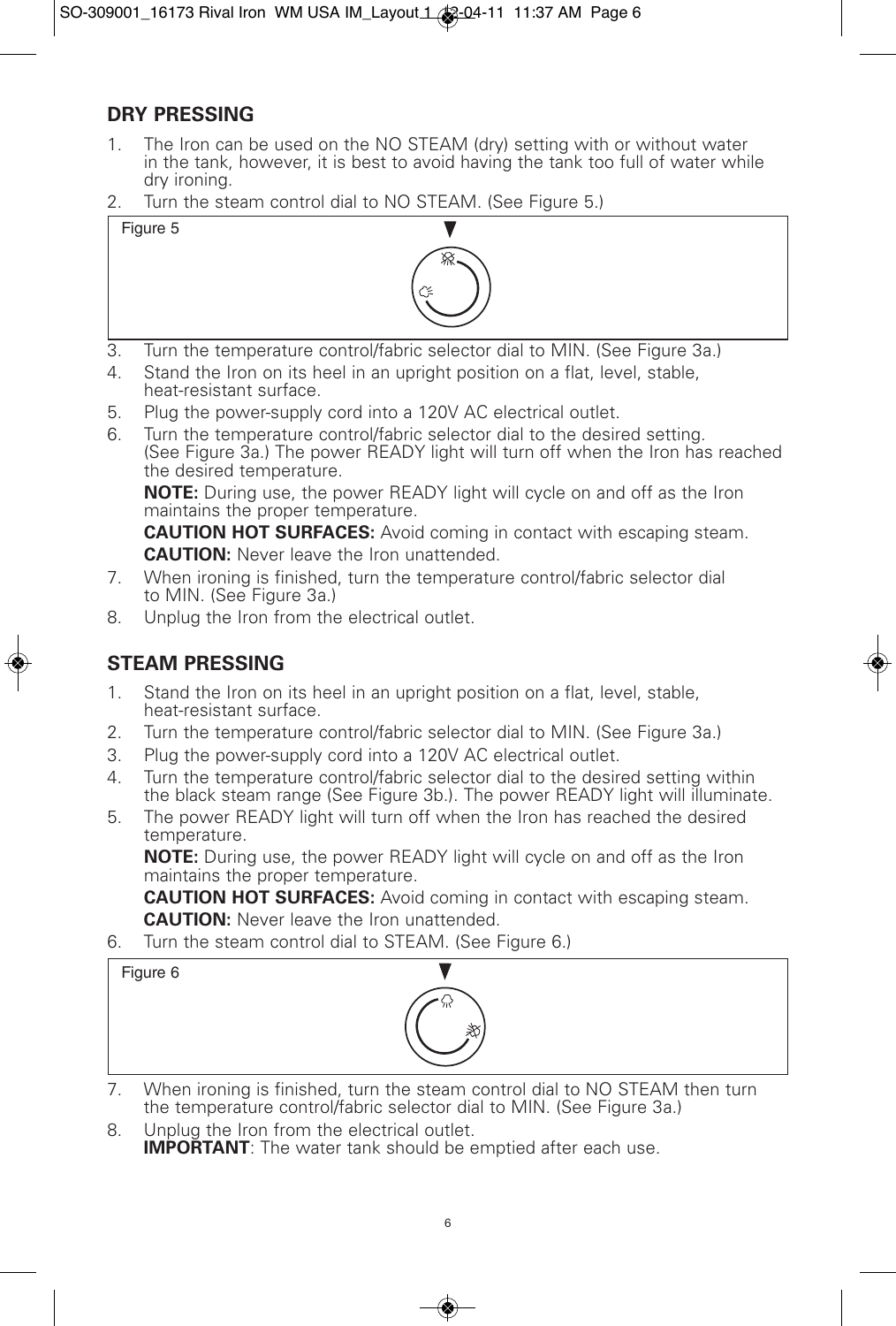### **SPRAY MIST**

Use the Spray Mist to dampen dry, difficult fabrics, to remove wrinkles and to set creases. The spray mist can be used while either dry or steam pressing.

1. Make sure there is adequate water in the water tank. See Filling the Water Tank section for specific operating instructions.

### **CAUTION: IF THE IRON IS HOT, DO NOT ADD WATER.**

2. Firmly press the spray mist button. (See Figure 7.) It may be necessary to press the button 2 to 3 times successively to release the initial spray of water.



**NOTE:** Spray misting can be used on any heat setting and does not affect the ironing temperature.

**CAUTION HOT SURFACES:** Avoid coming in contact with escaping steam.

### **USER MAINTENANCE INSTRUCTIONS**

This appliance requires little maintenance. It contains no user serviceable parts. Do not try to repair it yourself. Contact a qualified appliance repair technician if the product requires servicing.

### **EMPTYING THE WATER TANK**

**IMPORTANT:** The water tank should be emptied after each use.

- 1. Unplug the power-supply cord from the electrical outlet.
- 2. Empty the water tank by turning the soleplate away from you; then carefully turn the Iron upside down over a sink. Allow any remaining moisture inside the Iron to evaporate before storing.

**CAUTION:** Even if the soleplate is cool, use caution when draining water from the water tank as the water may still be hot.

### **CARE & CLEANING INSTRUCTIONS**

**CAUTION:** Unplug the power-supply cord from the electrical outlet before cleaning the exterior of the Iron and storing. Never immerse the cord, plug or Iron in water or any other liquid.

- 1. To remove or clean starch or other materials from the ironing surface of the soleplate, apply a small amount of mild, non-abrasive cleaner to a water-dampened cloth to form a paste on the cloth.
- 2. Gently rub paste onto the cooled soleplate and wipe it clean with a moist cloth. **WARNING:** Never use scouring pads, abrasive, or harsh cleaners as these will scratch the soleplate.

**WARNING:** Never add any chemical cleaning agents or solvents to the water tank.

### **STORING INSTRUCTIONS**

### **IMPORTANT! Allow the Iron to COOL COMPLETELY before storing.**

- 1. Empty the water tank after each use.
- 2. Wrap cord loosely around the cooled Iron when storing.
- 3. To protect the soleplate, place the Iron in an upright position on its heel.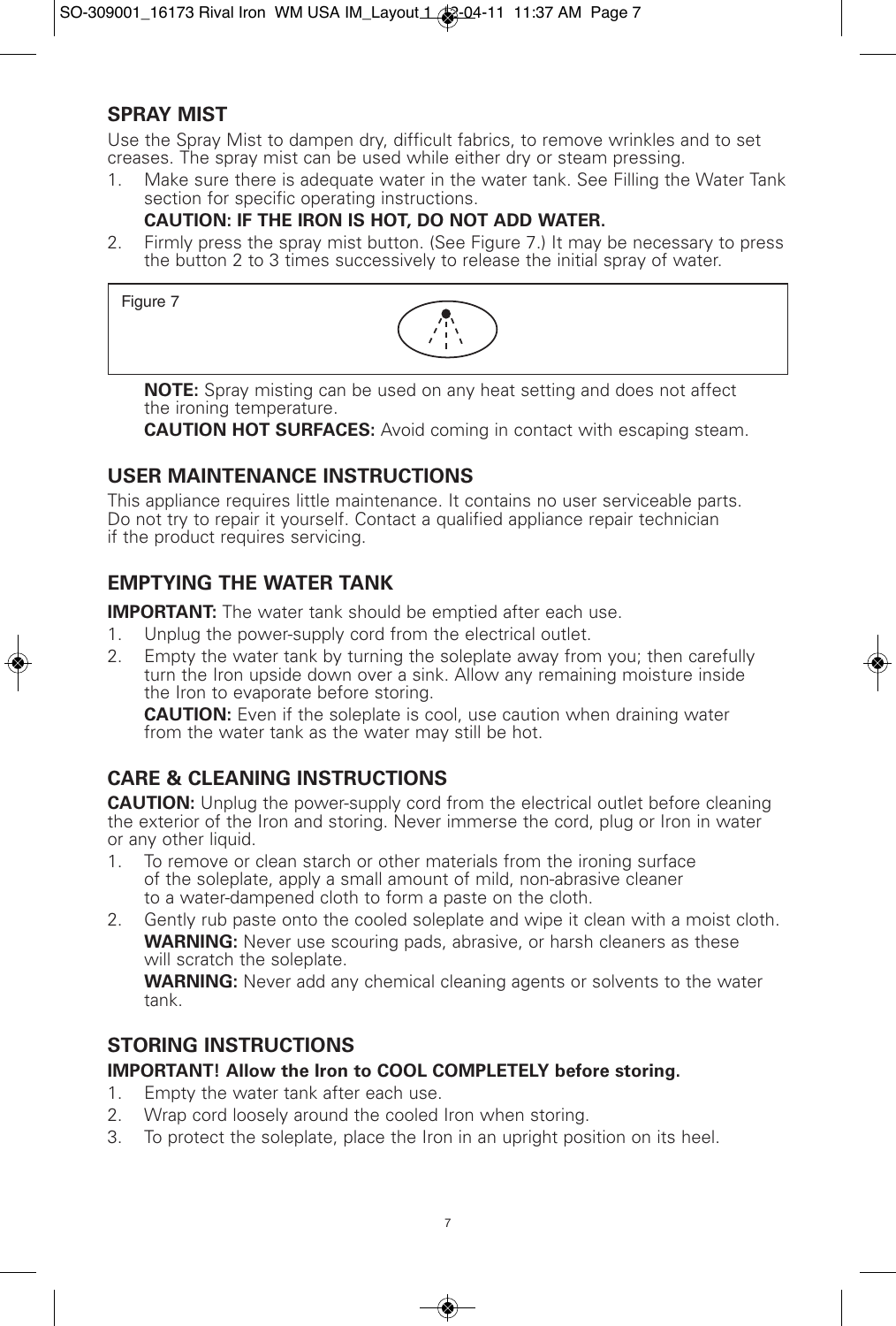## **ONE YEAR LIMITED WARRANTY**

This product carries a warranty that it will be free from defects in material and workmanship for a period of one year from the date of purchase. This warranty is valid for the original retail purchaser from the date of initial retail purchase and is not transferable. Keep your original sales receipt.

**IMPORTANT:** This warranty does not cover damages resulting from accident, misuse or abuse, lack of reasonable care, the affixing of any attachments not provided

with the product, loss of parts, or subjecting the appliance to any but the specified voltage. (Read directions carefully.)

If service is required during the warranty period, properly pack your unit. We recommend using the original carton and packing materials. Return the product to your nearest Wal\*Mart store with the sales receipt. A replacement or refund may be offered at the discretion of Wal\*Mart. If additional assistance is needed, please contact customer assistance at: 1-866-321-9509.

Wal\*Mart expressly disclaims all responsibility for consequential damages or incidental losses caused by use of the appliance. Some states do not allow this exclusion or limitation of incidental or consequential losses so the foregoing disclaimer may not apply to you. This warranty gives you specific legal rights, and you may also have other rights which may vary from state to state.

#### **SAVE THIS FOR YOUR RECORDS**

RIVAL™ logo is a trademark of Sunbeam Products, Inc. used under license by Wal-Mart Stores, Inc., Bentonville, AR 72716.

Made in China.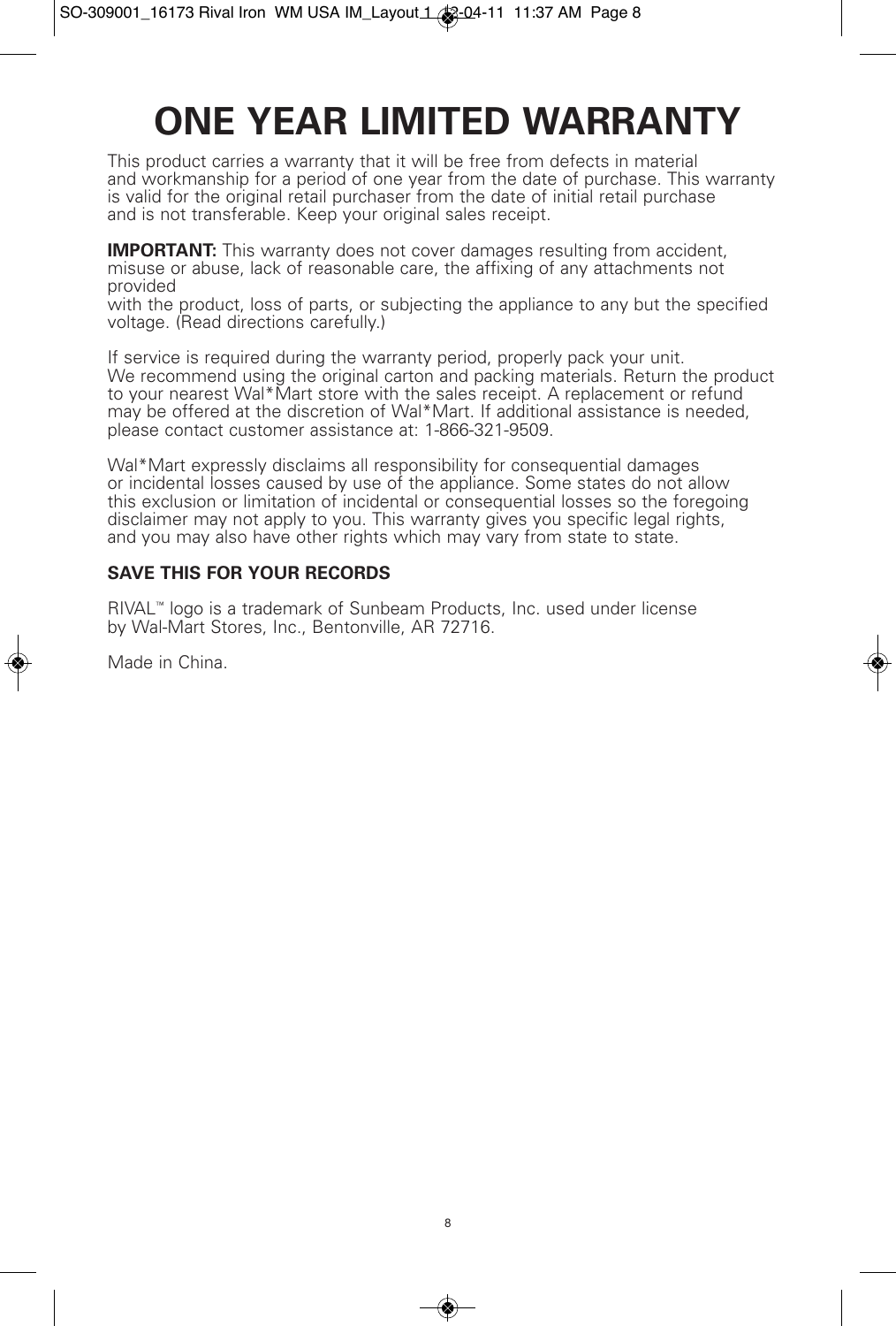### **MEDIDAS DE SEGURIDAD IMPORTANTES**

**Al utilizar electrodomésticos, siempre deben cumplirse las precauciones de seguridad básicas, incluidas las siguientes:**

- 1. **LEA TODAS LAS INSTRUCCIONES ANTES DE UTILIZAR EL - ELECTRODOMÉSTICO.**
- 2. Es necesario que haya una estricta supervisión cuando el electrodoméstico sea utilizado cerca de niños. Mantenga la plancha fuera del alcance de los niños o de mascotas.
- 3. Este electrodoméstico no debe ser utilizado por niños.
- 4. No utilice ningún electrodoméstico si el cable está dañado. No utilice este electrodoméstico si la unidad presenta un funcionamiento defectuoso, si se ha caído o se ha dañado de cualquier manera. Para evitar el riesgo de una descarga eléctrica, nunca intente reparar la plancha usted mismo. Llévelo a un técnico autorizado para que lo examine, lo repare o le haga ajustes eléctricos o mecánicos. Si la plancha se vuelve a armar de manera incorrecta, se corre el riesgo de sufrir una descarga eléctrica al utilizarla.
- 5. Para evitar el riesgo de una descarga eléctrica, no sumerja la plancha en agua ni en ningún otro líquido. Consulte las "Instrucciones de limpieza y cuidado".
- 6. No utilice la plancha a la intemperie o mientras se encuentre sobre un área húmeda.
- 7. Utilice la plancha sólo para los fines para los que fue diseñada.
- 8. Siempre lleve el indicador de control de temperatura/selector de tejidos a MIN (Mínimo) antes de enchufar la plancha o desenchufarla del tomacorriente. Para desconectarla, tire directamente del enchufe; no tire del cable de alimentación.
- 9. No permita que el cable toque superficies calientes.
- 10. Deje que la plancha se enfríe completamente antes de guardarla.
- 11. Siempre desenchufe la plancha del tomacorriente al llenarla con agua o vaciarla, cuando no la utilice y antes de limpiarla.
- 12. Nunca descuide la plancha mientras esté caliente o conectada o sobre una tabla de planchar.
- 13. Coloque con cuidado la plancha sobre la tabla de planchar para evitar tirarla.
- 14. No toque las piezas metálicas calientes, el agua caliente, ni el vapor que emite la plancha debido a que el contacto puede provocar quemaduras. Tenga cuidado al invertir una plancha de vapor ya que puede haber agua caliente en el tanque de agua.
- 15. No enchufe el producto a un tomacorriente ni lo desenchufe con las manos mojadas.
- 16. **PRECAUCIÓN: A fin de reducir el riesgo de lesiones personales,** este producto

es para uso doméstico únicamente, lo que incluye el planchado en seco o a vapor de prendas y telas, y no para usos comerciales o industriales. No utilice el producto a la intemperie ni para otros fines que no sean para los que fue diseñado.

# **INSTRUCCIONES ESPECIALES**

- 1. Este es un electrodoméstico de alto consumo eléctrico. A fin de evitar una sobrecarga eléctrica, no utilice otro aparato de alto consumo en el mismo circuito.
- 2. Se debe tener cuidado de acomodar el cable de manera tal que nadie tire de este ni se tropiece.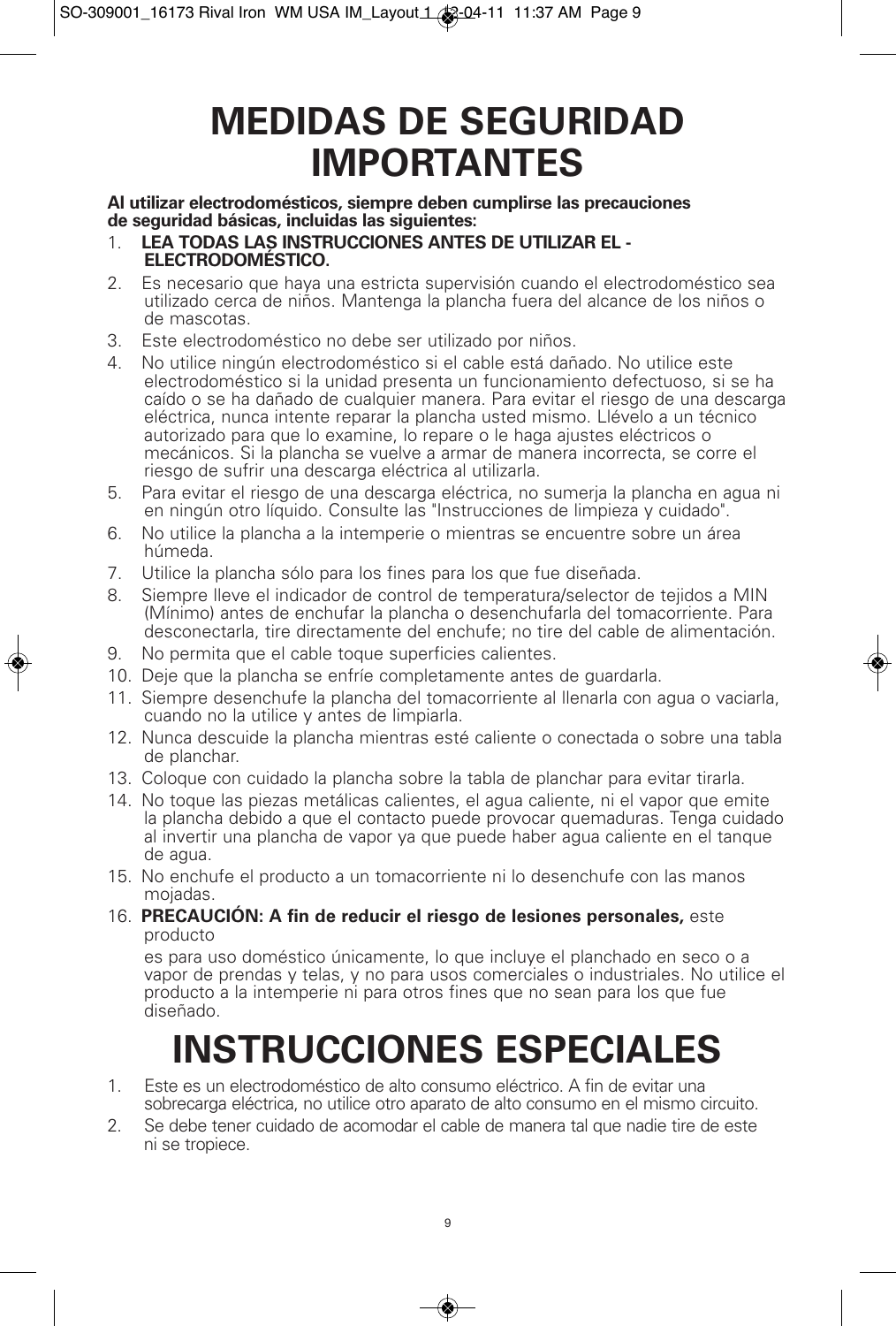### **OTRAS MEDIDAS DE SEGURIDAD IMPORTANTES**

**PRECAUCIÓN, SUPERFICIES CALIENTES: Este electrodoméstico genera calor y libera vapor mientras está en uso. Se deben tomar las medidas adecuadas para evitar el riesgo de quemaduras, incendios u otro tipo de lesiones personales o daños a la propiedad.**

- 1. Todos los usuarios de este electrodoméstico deben leer y comprender este manual de instrucciones antes de ponerlo en funcionamiento o limpiarlo.
- 2. El cable de esta plancha debe enchufarse sólo en un tomacorriente de CA de 120 V.
- 3. Si el electrodoméstico comienza a funcionar mal mientras está en uso, desenchufe el cable de inmediato. No utilice ni intente reparar un electrodoméstico que funciona mal.
- 4. No descuide la plancha mientras esté en funcionamiento.

### **NOTAS SOBRE EL ENCHUFE**

Este electrodoméstico tiene un enchufe polarizado (una pata es más ancha que la otra). A fin de reducir el riesgo de una descarga eléctrica, el enchufe entra en un tomacorriente polarizado en un solo sentido. Si el enchufe no entra<br>completamente en el tomacorriente, invierta el enchufe. Si aun así no entra, consulte a un electricista autorizado. No realice ninguna modificación al enchufe.

### **NOTAS SOBRE EL CABLE**

Si realmente se necesita un cable de extensión, debe utilizarse un cable de 3 x 16 AWG. Los cables con menos amperaje se pueden sobrecalentar.

### **ENERGÍA ELÉCTRICA**

Si el circuito eléctrico está sobrecargado con otros artefactos, su electrodoméstico puede dejar de funcionar correctamente. El electrodoméstico debe funcionar en un circuito eléctrico separado de otros artefactos.

# **GUARDE ESTAS INSTRUCCIONES PARA USO DOMÉSTICO ÚNICAMENTE**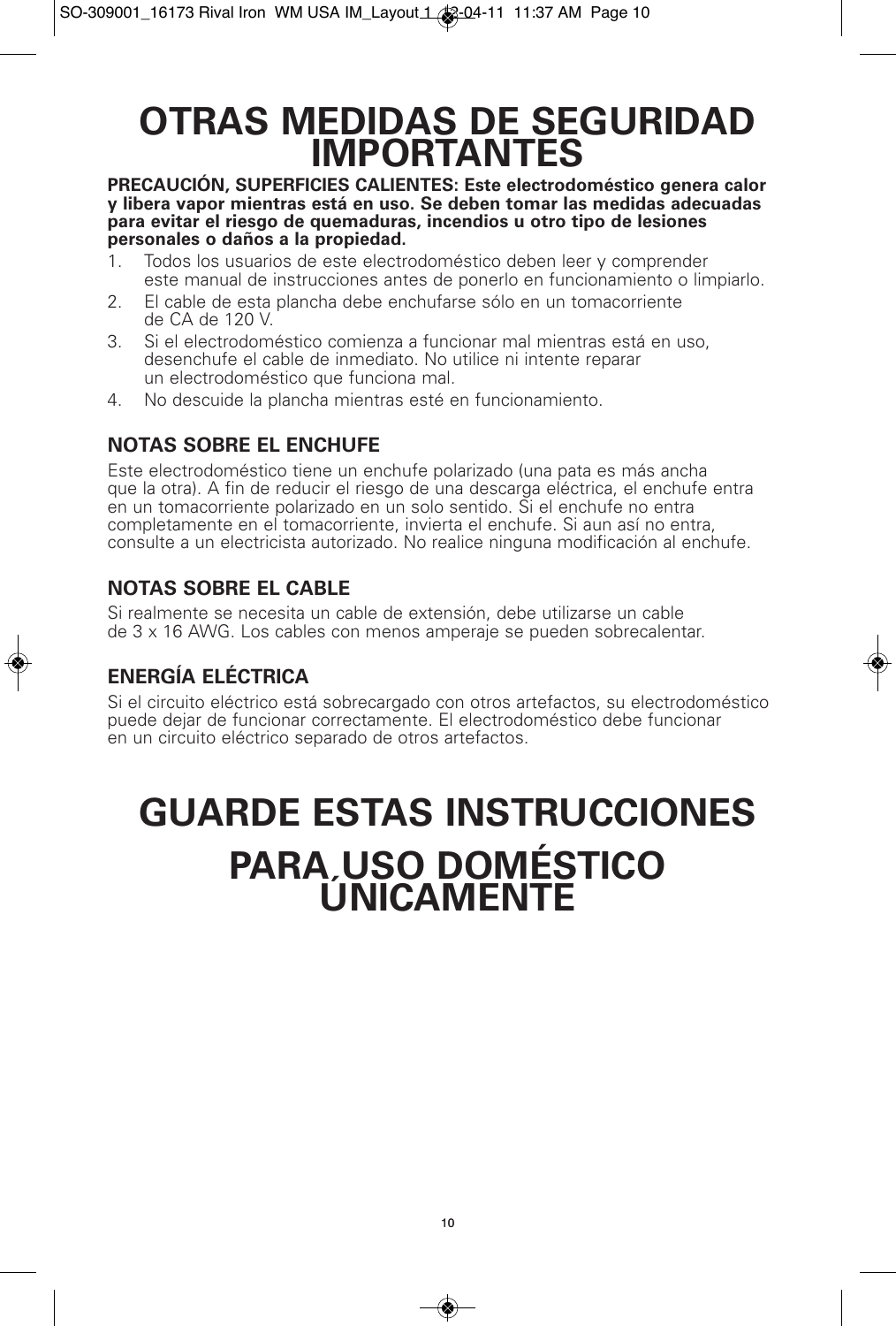### **CONOZCA SU PLANCHA LIVIANA**

EL PRODUCTO PUEDE DIFERIR LEVEMENTE DE LAS ILUSTRACIONES.



### **ANTES DE UTILIZAR POR PRIMERA VEZ**

- 1. Retire todas las etiquetas adhesivas que puedan estar adheridas a la suela de la plancha. Cualquier adhesivo residual puede quitarse frotando ligeramente con un paño suave y húmedo.
- 2. Las planchas nuevas suelen despedir humo o vapores leves las primeras veces que se utilizan. Este humo leve se debe al calentamiento inicial de los materiales utilizados en la fabricación del producto. La emisión de este humo leve es normal y no indica la existencia de una avería en el producto.
- 3. También es posible que haya humedad residual en el tanque de agua. Esto es normal.

### **INSTRUCCIONES DE FUNCIONAMIENTO**

- 1. Siempre revise los símbolos en las etiquetas de cuidado de las prendas para determinar si una tela debe plancharse o no. Siempre respete las configuraciones de temperatura y vapor recomendadas por el fabricante textil.
- 2. Lleve el indicador de control de vapor <sup>a</sup> la posición deseada. Consulte las secciones "Planchado en seco" <sup>y</sup> "Planchado <sup>a</sup> vapor" que se encuentran más adelante para obtener instrucciones de funcionamiento detalladas.
- 3. Lleve el indicador de control de temperatura/selector de tejidos a la configuración de temperatura/tejido deseada: temperatura alta para algodón y lino, temperatura moderada para lana, y temperatura baja para rayón, seda y acrílicos. (Ver figura 3a).
- 4. Para evitar dañar prendas utilizando la plancha a una temperatura muy alta, se recomienda primero planchar prendas que requieran una temperatura baja. En caso de que necesite cambiar de una configuración de temperatura alta a una de temperatura más baja, por ejemplo de 3 (•••) a 1 (•), aguarde 5 minutos para que la plancha alcance la temperatura más baja.
- 5. Si no conoce la composición de la tela de la prenda, comience en una configuración de temperatura baja y pruebe planchar en un área de la prenda que no se vea, como una costura. Aumente gradualmente la configuración de temperatura hasta quitar las arrugas sin dañar la tela.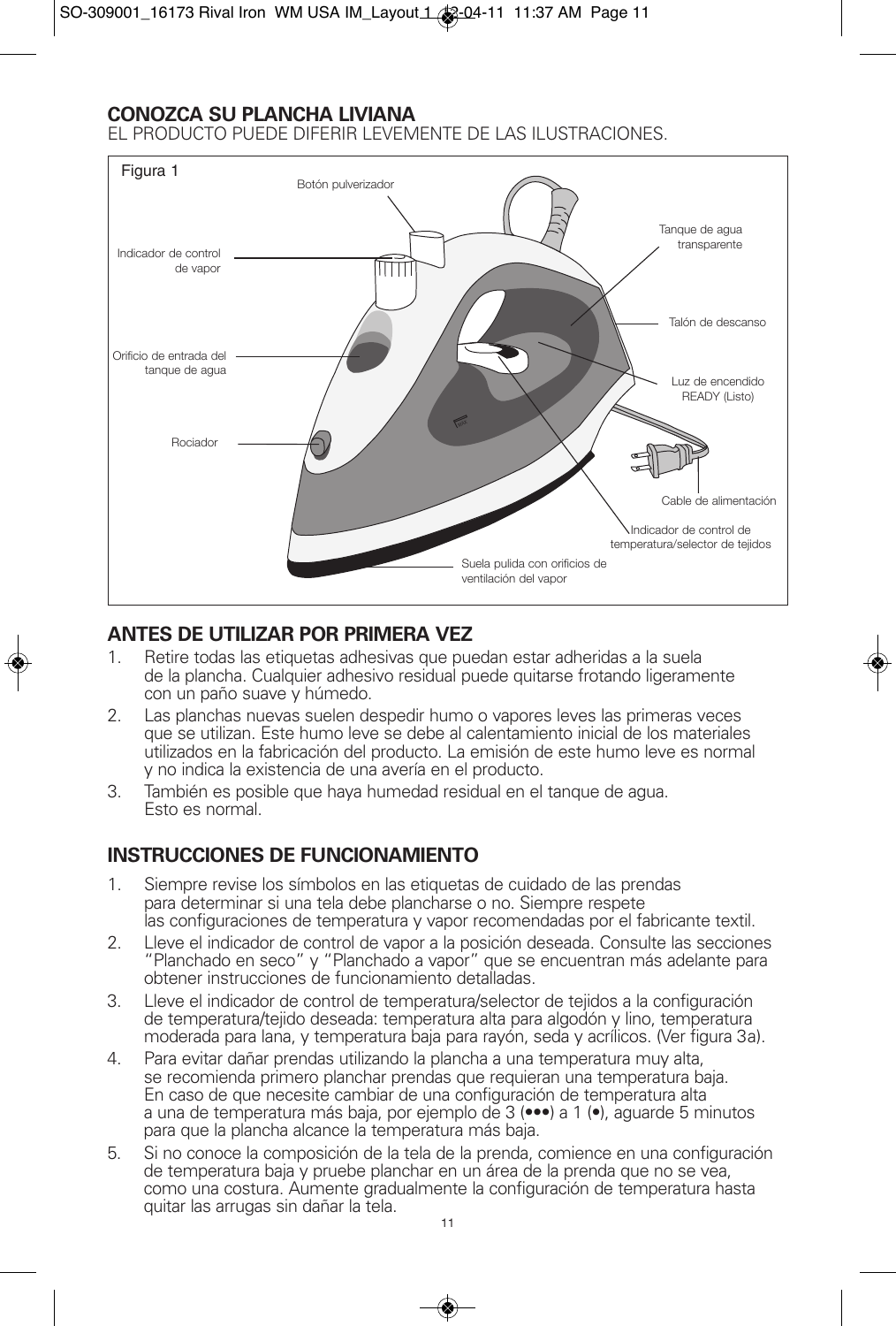6. Para evitar el brillo, planche las prendas oscuras o aquellas de seda, acetato o rayón dadas vuelta.

**IMPORTANTE:** Para evitar rayar la suela, no pase la plancha sobre broches, cierres, botones metálicos, etc. Cubra estos objetos con un paño de planchado (no incluido) antes de planchar.

### **CÓMO LLENAR EL TANQUE DE AGUA**

**ADVERTENCIA:** Asegúrese de que la plancha esté completamente fría y desenchufada antes de agregar agua al tanque.

- 1. Antes de agregar agua al tanque, verifique siempre la etiqueta de la prenda a planchar para seguir las instrucciones de cuidado. Algunas telas pueden dañarse al ser expuestas al vapor o al agua y deben plancharse en seco, con el tanque vacío.
- 2. Lleve el indicador de control de vapor a NO STEAM (Sin vapor). (Ver figura 2).



3. Lleve el indicador de control de temperatura/selector de tejidos a MIN (Mínimo). (Ver figura 3a).





4. Utilice una taza con pico para agregar agua a través del orificio de entrada del tanque hasta que el nivel de agua alcance la marca de nivel de agua MAX (Máximo) en el tanque de agua transparente. (Ver figura 4).



**IMPORTANTE:** Utilice solo agua del grifo. El agua destilada puede hacer que la plancha expulse o pierda agua.

**Excepción:** Si el agua del grifo es muy dura, utilice una mezcla que contenga ½ de agua de grifo y ½ de agua destilada.

**PRECAUCIÓN:** No llene el tanque de agua por encima de la marca de nivel de agua MAX (Máximo).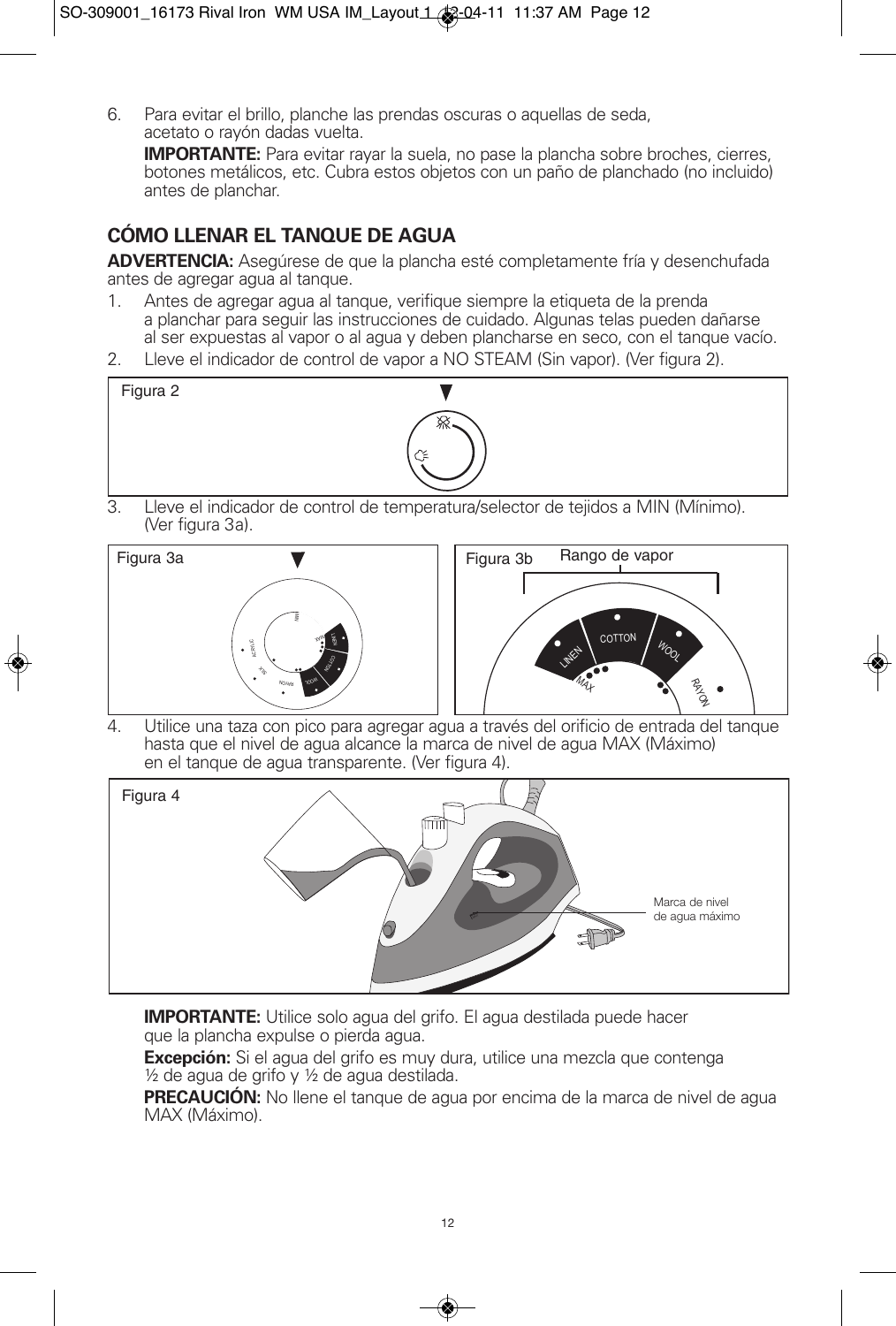### **PLANCHADO EN SECO**

- 1. La plancha puede utilizarse en la configuración NO STEAM (Sin vapor) (seco) con el tanque lleno o vacío. Sin embargo, se recomienda no tener el tanque con demasiada agua mientras se plancha en seco.
- 2. Lleve el indicador de control de vapor a NO STEAM (Sin vapor). (Ver figura 5).



- 4. Coloque la plancha en posición vertical sobre el talón de descanso en una superficie plana, estable y resistente al calor.
- 5. Enchufe el cable de alimentación en un tomacorriente de CA de 120 V.
- 6. Lleve el indicador de control de temperatura/selector de tejidos a la configuración deseada: (Ver figura 3a). La luz de encendido READY (Listo) se apagará cuando la plancha haya alcanzado la temperatura deseada.

**NOTA:** Durante su uso, la luz de encendido READY (Listo) se encenderá y apagará mientras la plancha mantiene la temperatura adecuada.

**PRECAUCIÓN, SUPERFICIES CALIENTES:** Evite el contacto con el vapor que se emite.

**PRECAUCIÓN:** Nunca descuide la plancha.

- 7. Cuando termine de planchar, lleve el indicador de control de temperatura/selector de tejidos a MIN (Mínimo). (Ver figura 3a).
- 8. Desenchufe la plancha del tomacorriente.

### **PLANCHADO A VAPOR**

- 1. Coloque la plancha en posición vertical sobre el talón de descanso en una superficie plana, estable y resistente al calor.
- 2. Lleve el indicador de control de temperatura/selector de tejidos a MIN (Mínimo). (Ver figura 3a).
- 3. Enchufe el cable de alimentación en un tomacorriente de CA de 120 V.
- 4. Lleve el indicador de control de temperatura/selector de tejidos a la configuración deseada dentro de la escala negra de vapor. (Ver figura 3b). La luz de encendido READY (Listo) se encenderá.
- 5. La luz de encendido READY (Listo) se apagará cuando la plancha haya alcanzado la temperatura deseada.

**NOTA:** Durante su uso, la luz de encendido READY (Listo) se encenderá y apagará mientras la plancha mantiene la temperatura adecuada.

**PRECAUCIÓN, SUPERFICIES CALIENTES:** Evite el contacto con el vapor que se emite.

**PRECAUCIÓN:** Nunca descuide la plancha.

6. Lleve el indicador de control de vapor a STEAM (Vapor). (Ver figura 6).

| Figura 6 |  |
|----------|--|
|          |  |



- 7. Cuando termine de planchar, lleve el indicador de control de vapor a NO STEAM (sin vapor) y lleve el indicador de control de temperatura/selector de tejidos a MIN (Mínimo). (Ver figura 3a).
- 8. Desenchufe la plancha del tomacorriente. **IMPORTANTE:** El tanque de aqua debe vaciarse después de cada uso.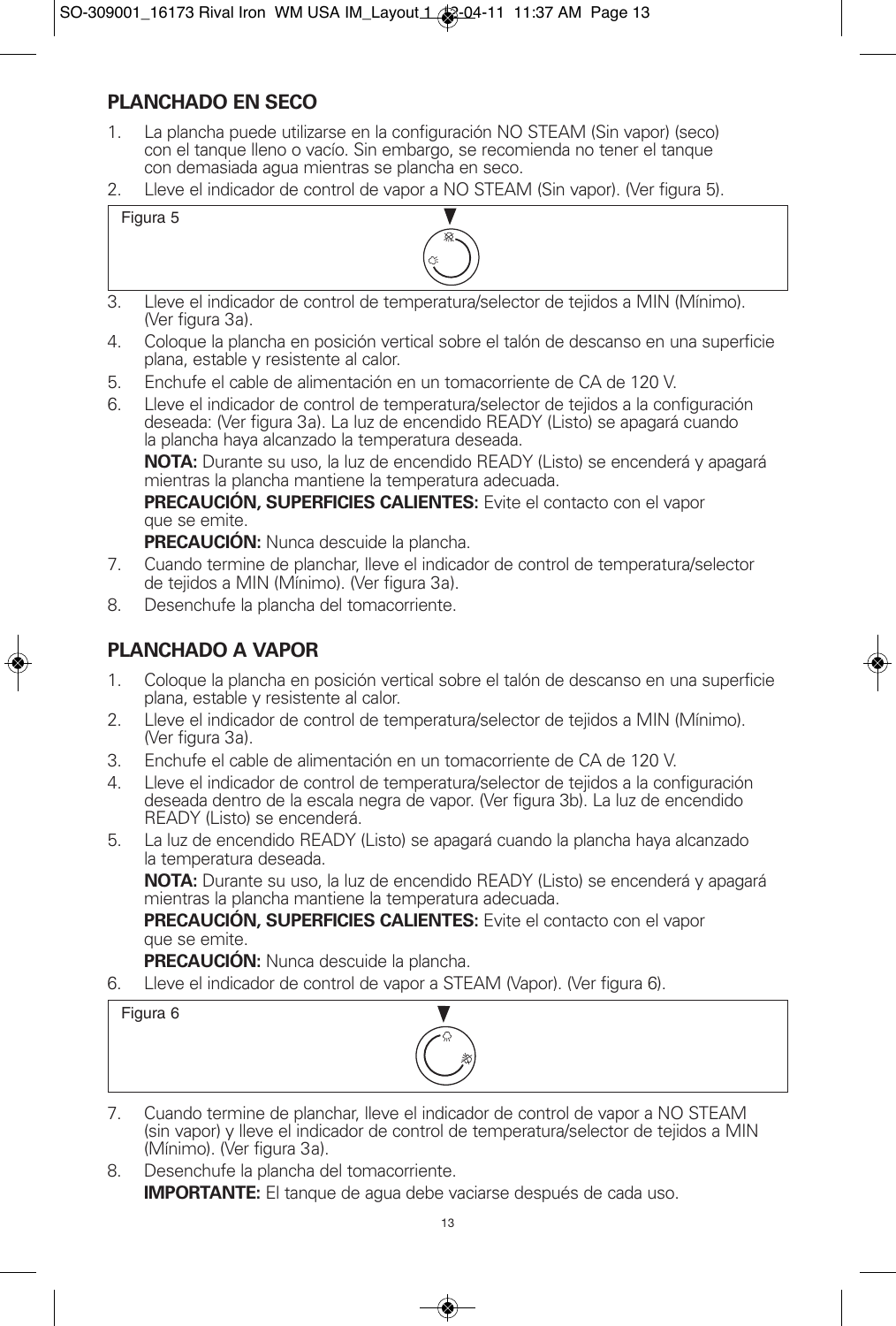### **PULVERIZADOR**

Utilice el Pulverizador para humedecer telas difíciles secas, quitar arrugas y marcar pliegues. El Pulverizador puede utilizarse ya sea para el planchado en seco o a vapor.

1. Asegúrese de que haya una cantidad suficiente de agua en el tanque. Consulte la sección "Cómo llenar el tanque de agua" para obtener instrucciones de funcionamiento específicas.

### **PRECAUCIÓN: SI LA PLANCHA ESTÁ CALIENTE, NO AGREGUE AGUA.**

2. Presione firmemente el botón pulverizador. (Ver figura 7). Es posible que deba presionar el botón 2 o 3 veces sucesivamente para liberar el rocío de agua inicial.

Figura 7



**NOTA:** El pulverizador puede utilizarse en cualquier configuración de temperatura y no afecta la temperatura de planchado.

**PRECAUCIÓN, SUPERFICIES CALIENTES:** Evite el contacto con el vapor que se emite.

### **INSTRUCCIONES DE MANTENIMIENTO PARA EL USUARIO**

Este electrodoméstico requiere poco mantenimiento. No contiene piezas que puedan ser reparadas por el usuario. No intente repararlo usted mismo. Si el producto necesita mantenimiento, consulte a un técnico autorizado para reparar electrodomésticos.

### **CÓMO VACIAR EL TANQUE DE AGUA**

#### **IMPORTANTE: El tanque de agua debe vaciarse después de cada uso.**

- 1. Desenchufe el cable de alimentación del tomacorriente.
- 2. Vacíe el tanque de agua llevando la suela de la plancha lejos de usted y luego invirtiendo la plancha cuidadosamente sobre un fregadero. Deje que la humedad residual dentro de la plancha se evapore antes de guardarla.

**PRECAUCIÓN:** Aun si la suela de la plancha está fría, tenga cuidado al vaciar el tanque de agua ya que el agua todavía puede estar caliente.

### **CINSTRUCCIONES DE LIMPIEZA Y CUIDADO**

**PRECAUCIÓN:** Desenchufe el cable de alimentación del tomacorriente antes de limpiar el exterior de la plancha y guardarla. Nunca sumerja el cable, el enchufe o la plancha en agua ni en ningún otro líquido.

- 1. Para quitar o limpiar almidón u otros materiales de la superficie de planchado de la suela, aplique una pequeña cantidad de un producto de limpieza suave y no abrasivo en un paño húmedo para formar en este una pasta.
- 2. Frote ligeramente la pasta en la suela fría y límpiela con un paño húmedo. **ADVERTENCIA:** Nunca utilice esponjas metálicas ni productos de limpieza abrasivos o fuertes ya que estos pueden rayar la suela de la plancha.

**ADVERTENCIA:** Nunca agregue agentes de limpieza químicos o solventes al tanque de agua.

### **INSTRUCCIONES DE ALMACENAMIENTO**

#### **IMPORTANTE: Deje que la plancha SE ENFRÍE COMPLETAMENTE antes de guardarla.**

- 1. Vacíe el tanque de agua después de cada uso.
- 2. Enrolle el cable sin tensarlo alrededor de la plancha fría cuando la guarde.
- 3. Para proteger la suela, coloque la plancha en posición vertical sobre el talón de descanso.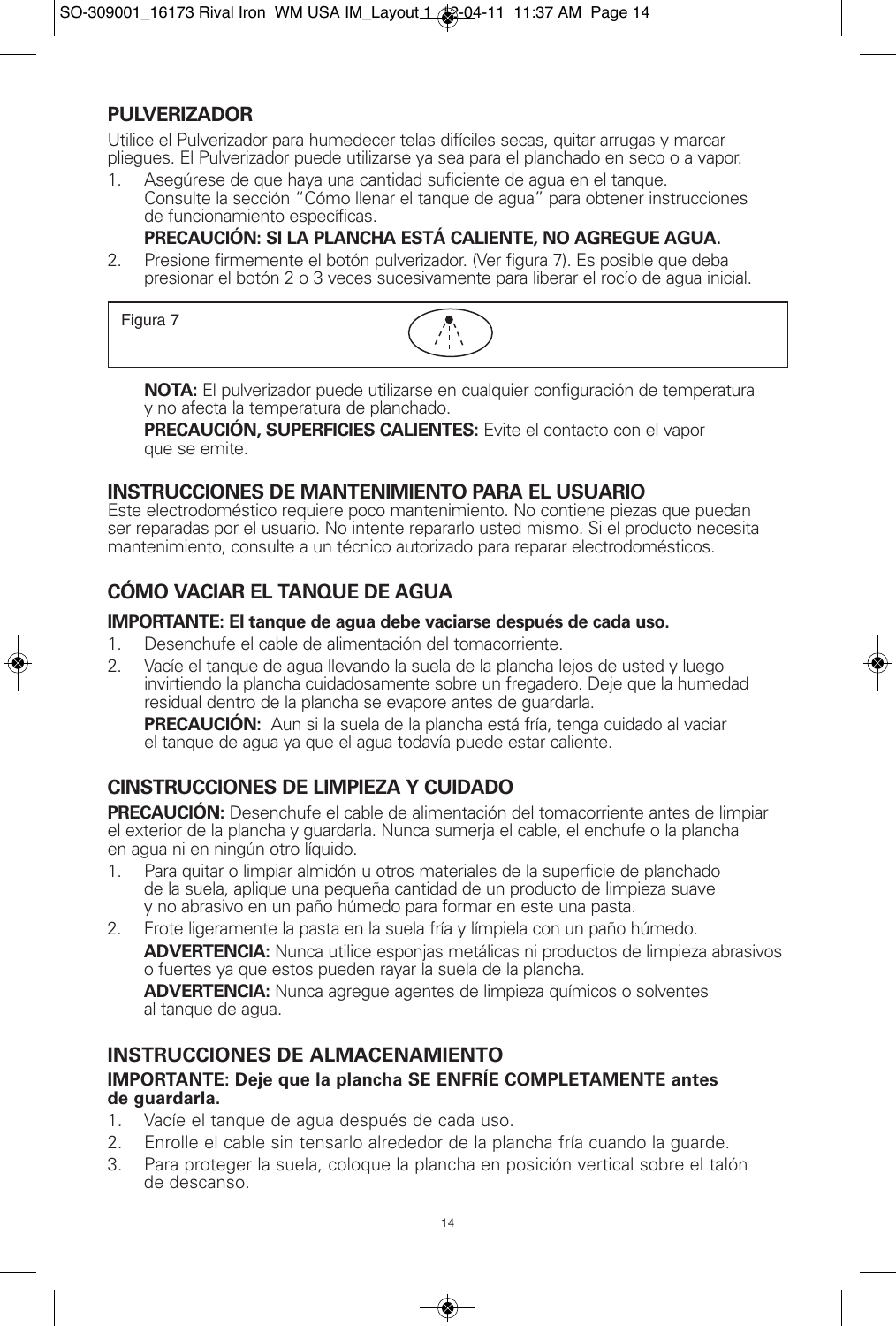# **GARANTÍA LIMITADA POR UN AÑO**

Este producto cuenta con una garantía por defectos de materiales y fabricación por el período de un año a partir de la fecha de compra. Esta garantía es válida para el comprador minorista original desde la fecha de compra inicial y no es transferible. Guarde su comprobante de venta original.

**IMPORTANTE:** Esta garantía no cubre daños resultantes de accidentes, mal uso o abuso, falta de cuidado responsable, fijar cualquier accesorio no provisto con el producto, pérdida de partes o someter al aparato a cualquier voltaje diferente al especificado. (Lea las instrucciones con atención.)

Si requiere servicio durante el período de garantía, empaque la unidad apropiadamente. Recomendamos el uso de la caja y los materiales de embalaje originales. Envíe el producto a su tienda Wal\*Mart más cercana con el comprobante de compra. Se ofrecerá un reemplazo o un reembolso a discreción de Wal\*Mart. Para asistencia adicional por favor contacte nuestro servicio de asistencia al cliente bajo el número 1-866-321-9509.

Wal\*Mart expresamente rechaza cualquier responsabilidad por daños resultantes o pérdidas accidentales causadas por el aparato. Algunos estados no permiten esta exclusión o limitación de pérdidas resultantes o accidentales, por lo que la limitación de responsabilidad antes mencionada puede no aplicarse a usted. Esta garantía le otorga derechos legales, y usted también puede tener otros derechos que pueden variar de estado en estado.

### **GUARDE ESTO PARA SUS REGISTROS**

RIVAL™ logo es una marca de la Sunbeam Products, Inc. y se usa bajo la licencia de Wal-Mart Stores, Inc., Bentonville, AR 72716.

Hecho en China